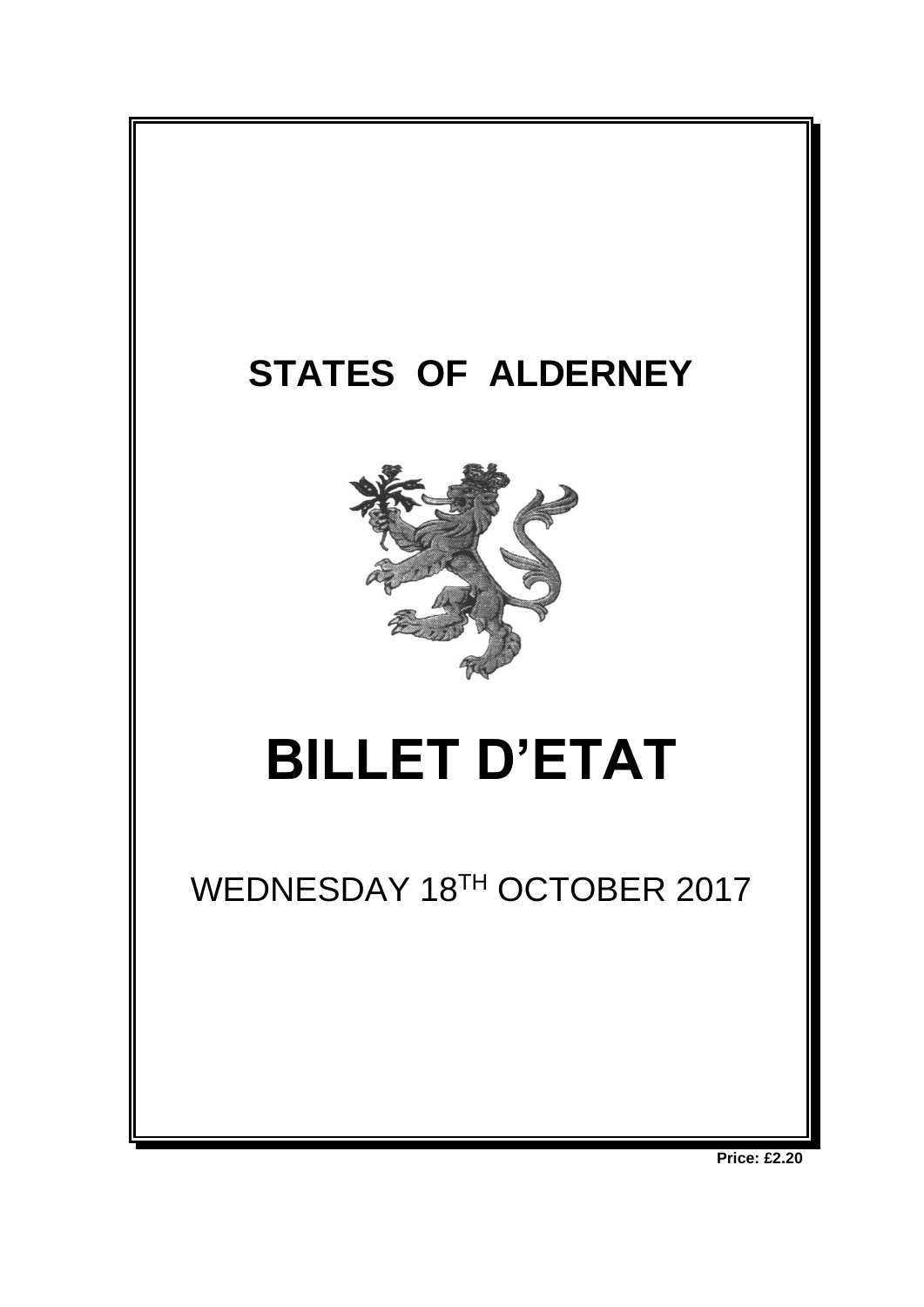# **STATES OF ALDERNEY**

# **BILLET D'ETAT**

# **FOR WEDNESDAY 18 TH OCTOBER 2017**

Members of the States:

I have the honour to inform you that the Meeting of the States will be held at 5:30 pm on Wednesday 18<sup>th</sup> October 2017. This will be preceded by the People's Meeting, which will be held on Wednesday 11<sup>th</sup> October 2017 at 7:00 pm in the Island Hall.

W Stuart Trought President

## **Item l The Beneficial Ownership (Alderney) (Definition) (Amendment) Regulations, 2017**

**The following letter was received from Mr Dent, Chairman of the Policy & Finance Committee:-**

*"The States of Alderney at its meeting on 13th September resolved not to annul the Beneficial Ownership (Alderney) (Definition) Regulations, 2017.*

*It has since come to light that there was an error in the definition of "recognised stock exchange" in that the Guernsey Stock exchange had changed its name. These regulations rectify that error.*

*The Beneficial Ownership (Alderney) (Definition) (Amendment) Regulations, 2017 were made by the Policy and Finance Committee on 12th September 2017 and came into operation on the 13th September 2017.* 

*I would be grateful if you would place this matter before the next meeting of the States of Alderney with an appropriate proposition.*

*James Dent, Chairman"*

**The States of Alderney is asked not to annul "The Beneficial Ownership (Alderney) (Definition) (Amendment) Regulations, 2017".**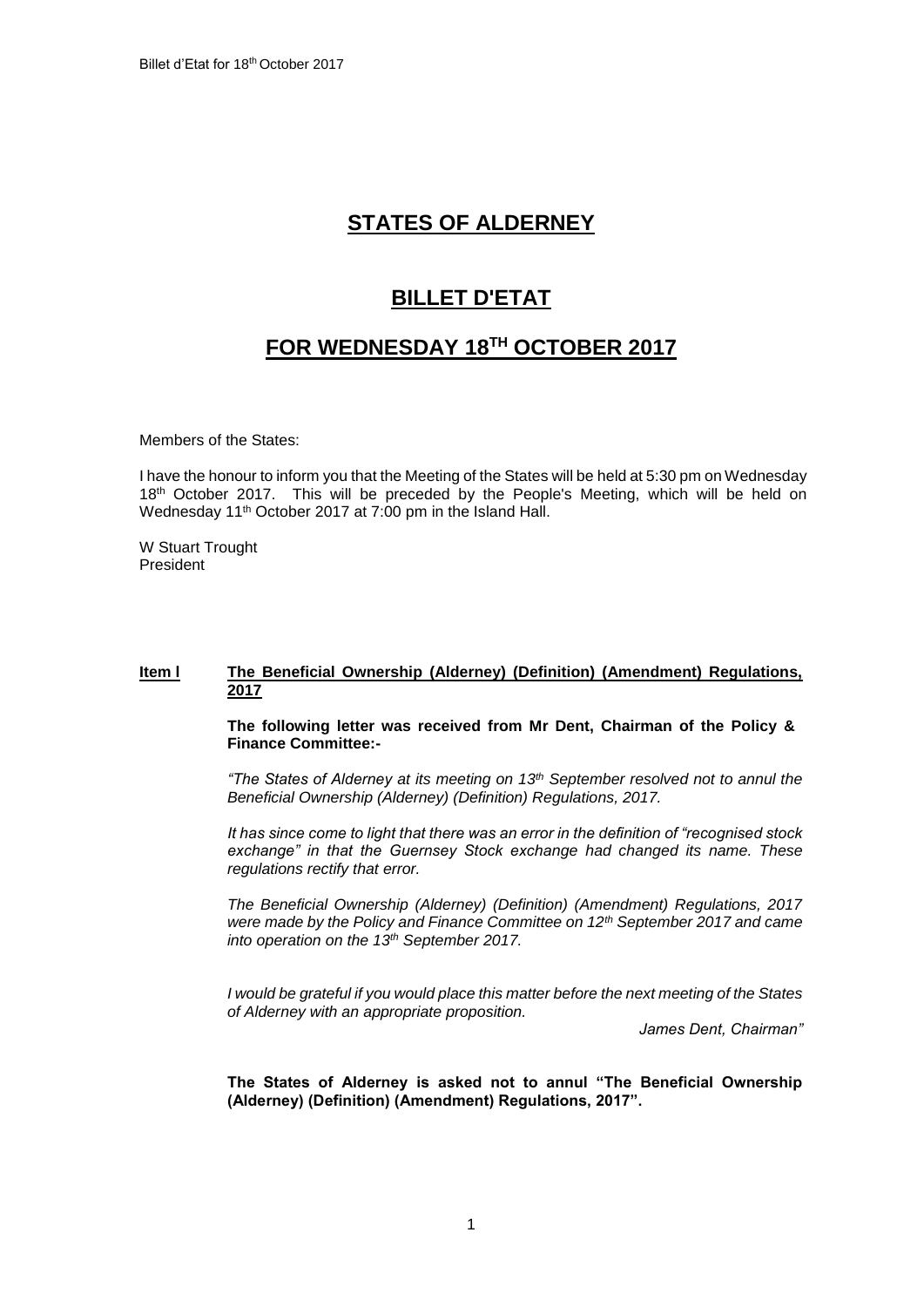## **Item II Electronic Transactions (Cheque Imaging) (Alderney) Ordinance, 2017**

## **The following letter was received from Mr Dent, Chairman of the Policy & Finance Committee:-**

*"The Bills of Exchange (Bailiwick of Guernsey) Law, 1958 ('the 1958 Law') is based closely on the Bills of Exchange Act, 1882 ('the 1882 Act') which governs the use of Bills of Exchange in the United Kingdom. The 1882 Act has recently been amended to facilitate the use of electronic images in the presentment of cheques, in place of the physical delivery of cheques themselves.* 

*Bailiwick of Guernsey banks clear cheques through the UK cheque clearing system, which is operated by the Cheque and Credit Clearing Company ('the C&CCC') which is presently developing a new all electronic cheque clearing system which is expected to go live in October 2017.* 

*Following preliminary discussions with the Association of Guernsey Banks ('the AGB'), the C&CCC and the lawyer dealing with this matter at HM Treasury, the Committee for Economic Development ('the Committee') is of the view that it is appropriate for legislation to be enacted effecting amendments to the 1958 Law and making necessary supplemental provision, in order to ensure that there is no doubt about the presentment of electronic images of cheques to banks in the Bailiwick for payment in place of physical cheques, once the current paper based clearing system is phased out. The Committee also believes that this will ensure that banks in the Bailiwick may roll out new and innovative services that may be offered to customers of their parent entities in the UK, for example the ability to pay an image of a cheque through an online banking app rather than paying the physical cheque in to the branch.*

*In terms of implementation of electronic cheque clearing in the UK, we have been advised that there is no official published timetable. The C&CCC is working with the banking industry in the UK to design the new clearing system and we have been advised that HM Treasury has not yet commenced work on the secondary legislation that will underpin the new system. Unofficially, however, we understand that the C&CCC are working with industry towards an implementation date of October 2017 to begin clearing cheques electronically.*

*The Law Officers have advised that the necessary amendments to the 1958 Law can be made through the enactment of Ordinances under each of the Electronic Transactions Laws (together referred to as 'the ETLs') that exist in each of the islands of the Bailiwick, namely the Electronic Transactions (Guernsey) Law, 2000; the Electronic Transactions (Alderney) Law, 2001 and the Electronic Transactions (Sark) Law 2001. The Electronic Transactions (Cheque Imaging) (Alderney) Ordinance, 2017 has been drafted by Law Officers Chambers for your consideration.*

*I would be grateful if you would place this matter before the next meeting of the States of Alderney with an appropriate proposition.*

*James Dent, Chairman"*

**The States of Alderney is asked to approve "The Electronic Transactions (Cheque Imaging) (Alderney) Ordinance, 2017".**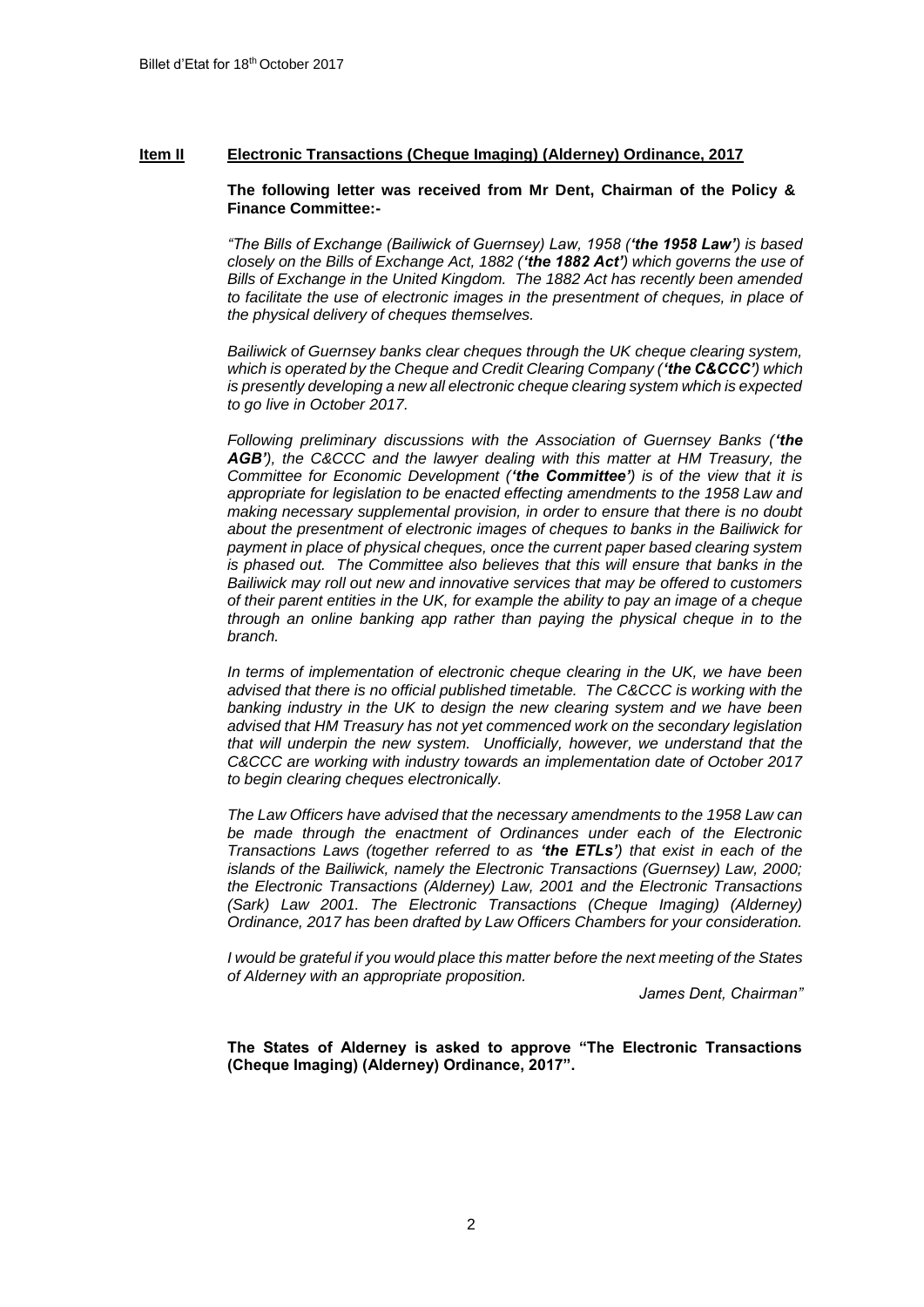## **Item III The Same-Sex Marriage (Alderney) Law, 2017**

## **The following letter was received from Mr Dent, Chairman of the Policy & Finance Committee:-**

*"The main purpose of this Law is to enable same-sex couples to get married, either in a civil ceremony or, provided that the religious organisation concerned is in agreement, on religious premises or according to religious rites.*

#### *Section 1*

*Section 1 provides that same-sex marriage is lawful and that marriage has the same effect in relation to same-sex couples as it does in relation to opposite-sex couples and the law of Alderney should be interpreted accordingly. This means, for example, that same-sex marriage "slots in" to the present provisions relating to formalities for the formation of marriage, separation and divorce etc, subject to any contrary provision.*

#### *Section 2*

*Section 2 deals with the interpretation of existing legislation i.e. legislation approved by the States (or regulations or orders made) before the commencement of this Law. Such legislation will be construed as applying to same-sex relationships (which includes married persons, couples living together as if they were married, divorced or widowed persons etc) unless a contrary provision (which may appear in the Law itself or in an Ordinance made under the Law) is made.* 

#### *Section 3*

*In future legislation, i.e. approved or made after the date of commencement, the gender-specific expressions such as husband, wife, widow and widower will retain their gender-specific meanings - so that for example a husband will mean a man married to a woman or a man married to a man.*

## *Section 4*

*Provides for recognition of overseas same-sex marriages provided they are in all other respects valid for the purposes of recognition under Alderney law.*

#### *Section 5*

*Provides that the general principle is subject to any contrary provision made in the Law or in an Ordinance.*

#### *Section 6*

*The general principle does not affect Measures or Canons of the Church of England or other ecclesiastical law and the rule of Canon law that marriage is the union of one man and one woman is deemed not to be in contravention of any rule of Alderney law.* 

#### *Section 7*

*The Church of England is expressly prohibited from marrying same-sex couples and any duty which a Church of England clergyman might have to marry parishioners does not apply to same-sex couples. This is in line with the UK legislation and is necessary because Canon Law provides that marriage can only be between a man and woman and so it would be necessary for the Church to put a Measure before Parliament in order to enable the Church to solemnise same-sex marriages in England and Wales. It should be noted that these provisions has been discussed with the Dean who has consulted with the Church of England legal officer who is content.*

#### *Sections 8 and 9*

*No other religious organisation, nor any person, may be compelled to marry a samesex couple in a place of worship or according to religious rites. However, the relevant governing authority of a religious organisation may "opt-in" to solemnising same-sex marriages.*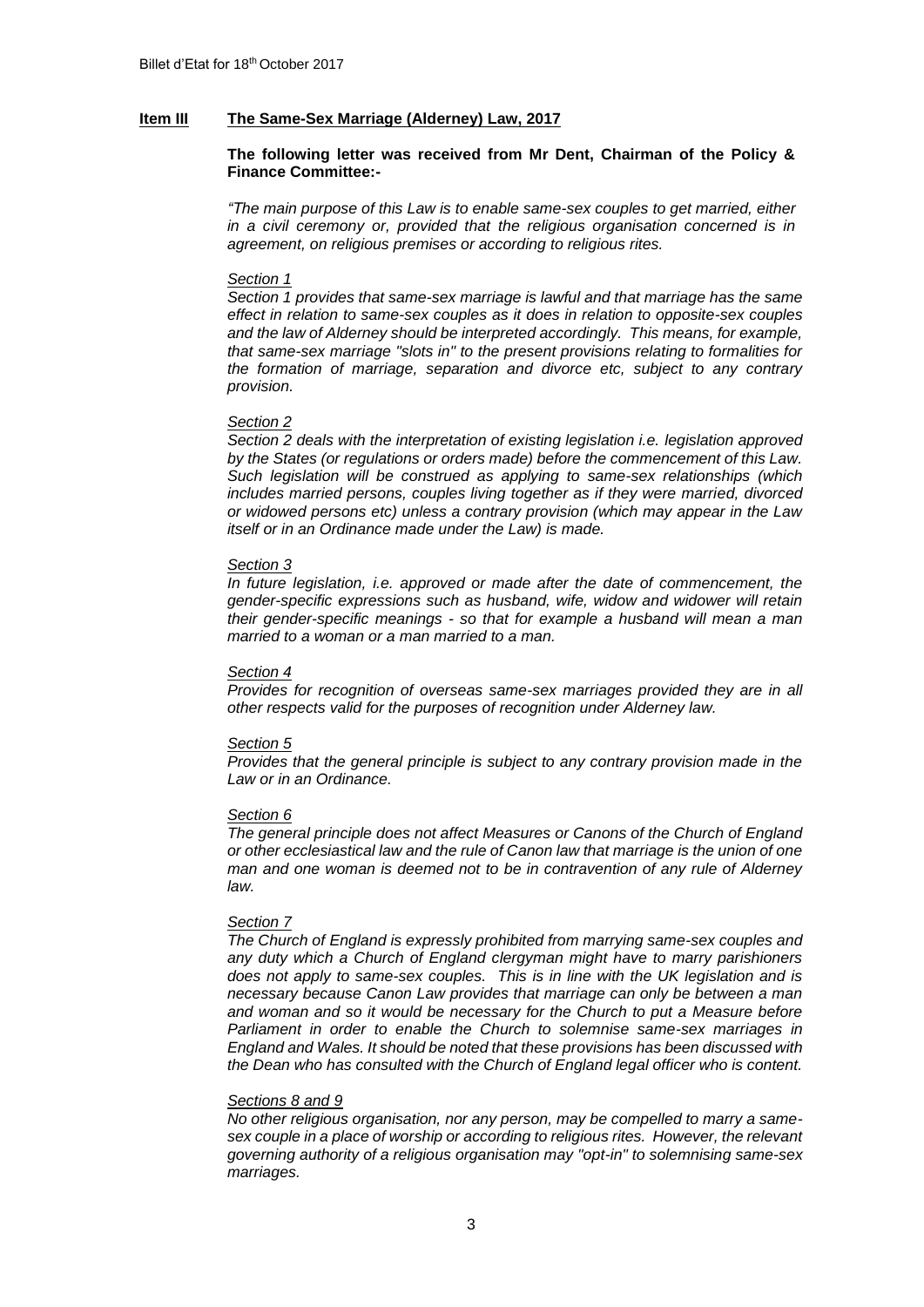## *Section 10*

*The criminal law of bigamy will apply to same-sex couples by virtue of the general principle in section 1. However, this section clarifies that it is not lawful for a samesex couple to marry if one of them is already married or in a civil partnership.* 

### *Section 11*

*The law as to prohibited degrees for opposite-sex couples is contained in a 1936 Law which forbids marriage between a man and specified female relatives. It was therefore considered sensible to include in this projet a stand-alone provision for same-sex marriages which nevertheless reflects the forbidden degrees of relationship laid down for opposite-sex marriage in the 1936 Law.*

## *Section 12*

*Empowers the States to make Ordinances making provision for amendments to existing legislation consequential upon the application of the general principle of this projet, and also to make miscellaneous amendments in order to establish equality between same-sex and opposite-sex marriages where it is considered appropriate. An Ordinance will be drafted and presented in due course with a view to its being approved by the States and brought into force at the same time as commencement of the Law.*

## *Schedule*

*The Schedule makes provision for some particularly significant limitations on the equivalence of all marriages –*

- *Paragraph 1 provides that in private legal instruments such as wills, contracts and documents establishing (for example) charitable purposes executed before the date of commencement, a reference to a person who is married (etc) will not be interpreted so as to include same-sex relationships - the general principle in section 1 will however apply to all such instruments executed on or after that date unless a contrary provision is expressed*
	- *Paragraphs 2 to 10 amend the Matrimonial Causes Law 1939 in two respects - (a) it gives the Royal Court jurisdiction in relation to divorce, nullity of marriage or presumption of death in relation to a same-sex married couple who have married in Alderney and whose place of domicile or usual residence (which normally governs jurisdiction in such matters) does not permit same-sex marriage and therefore will not entertain such proceedings, and*
		- *(b) it provides, in relation to the facts to be proved to establish grounds for divorce, that adultery can only take place between a man and a woman. This follows the England and Wales position (upon which Alderney matrimonial law is based) and is due to the difficulty of establishing a definition of adultery in terms of same-sex relationships (the definition for opposite-sex adultery has been developed over many years of case law). The effect is that adultery can only be cited as a ground for divorce in the context of a same-sex marriage if it is with a member of the opposite sex, although sexual misconduct with a member of the same sex could be used in order to found a petition based on unreasonable behaviour.*

*I would be grateful if you could place this matter before the next meeting of the States of Alderney with an appropriate proposition*

*James Dent, Chairman"*

**The States of Alderney is asked to approve "The Same-Sex Marriage (Alderney) Law, 2017" and to request the President to seek the Sanction of Her Most Excellent Majesty in Council for it to have force of Law in the Island of Alderney.**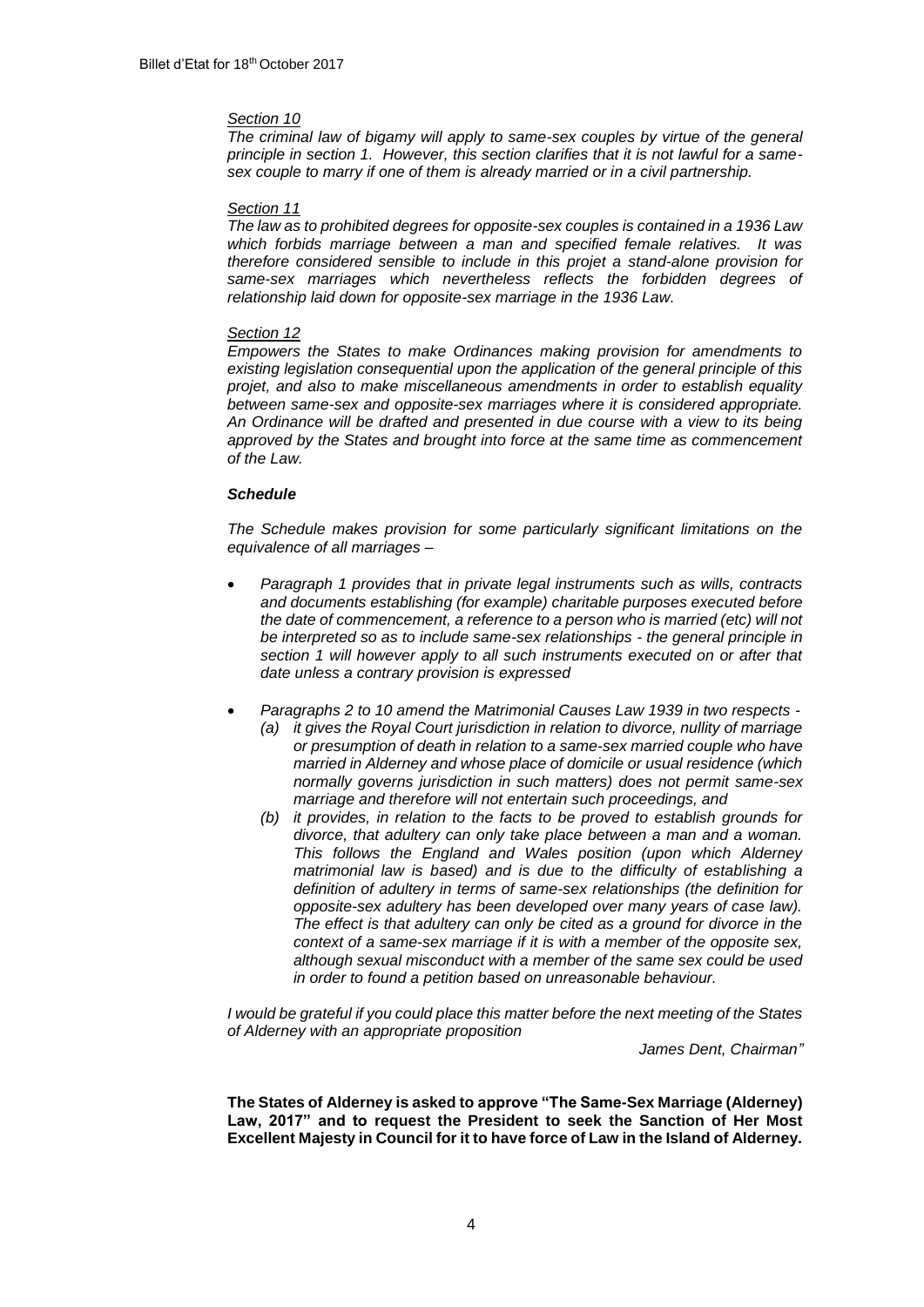## **Item IV Budgets for 2018 and Revised Budgets 2017**

## **The following letter was received from Mr Dent, Chairman of the Policy & Finance Committee:-**

*"Under Section 58 of the Government of Alderney Law the Policy & Finance Committee is required to publish the proposed budgets for 2018 and report on the budgets for 2017.* 

*The attached Budget Report provides a full explanation relating to the States of Alderney and the States of Alderney Water Board budgets, together with the Ordinances required for the proposed rate changes to come into effect.* 

*I would be grateful if you would place this matter before the States of Alderney with appropriate propositions.*

*James Dent, Chairman"*

**The States is asked, after consideration of the Budget Report :-**

- **1. To accept the States of Alderney Revenue and Capital Budgets for 2018**
- **2. To accept the States of Alderney Water Board Revenue and Capital Budgets for 2018**
- **3. To approve The Occupier's Rate (Level for 2018) Ordinance, 2017**
- **4. To approve The States Water Supply (Rates of Charge) (Alderney) Ordinance, 2017**

## **Item V Traffic Survey**

**The following report was received from Mrs Paris, Chairman of the General Services Committee for debate without resolution:-**

## *"Report from the General Services Committee - Town Centre Traffic Survey*

*There has been considerable public debate recently about various aspects of traffic management on Alderney. Whilst in the course of discussing a medium term Roads and Traffic Strategy GSC decided to produce a short Town Centre Traffic Survey to help us to gauge the levels of concern. The questions in the survey were chosen to reflect the issues that were being brought forward to GSC by the public.*

*Given current economic constraints it was decided to produce the survey in-house and to distribute it to every household by including it with the quarterly water board invoices at the end of June. The cost of production and distribution was therefore minimal. The forms were to be returned to either the Island Hall or the Visitor Information Centre in Victoria Street.*

*Nearly 500 responses were received, which is a very satisfactory level of engagement from the public and I would like to take this opportunity to thank everyone who took the time to respond.*

*A summary of all the responses can be found on the States website, but this report will mainly address the issues where there was a large majority in favour of action. The responses on questions concerning introducing time limits on more car parks, providing residents' parking spaces, having more disabled spaces, building a smooth crossing in Victoria Street and providing specific places for parking bikes*